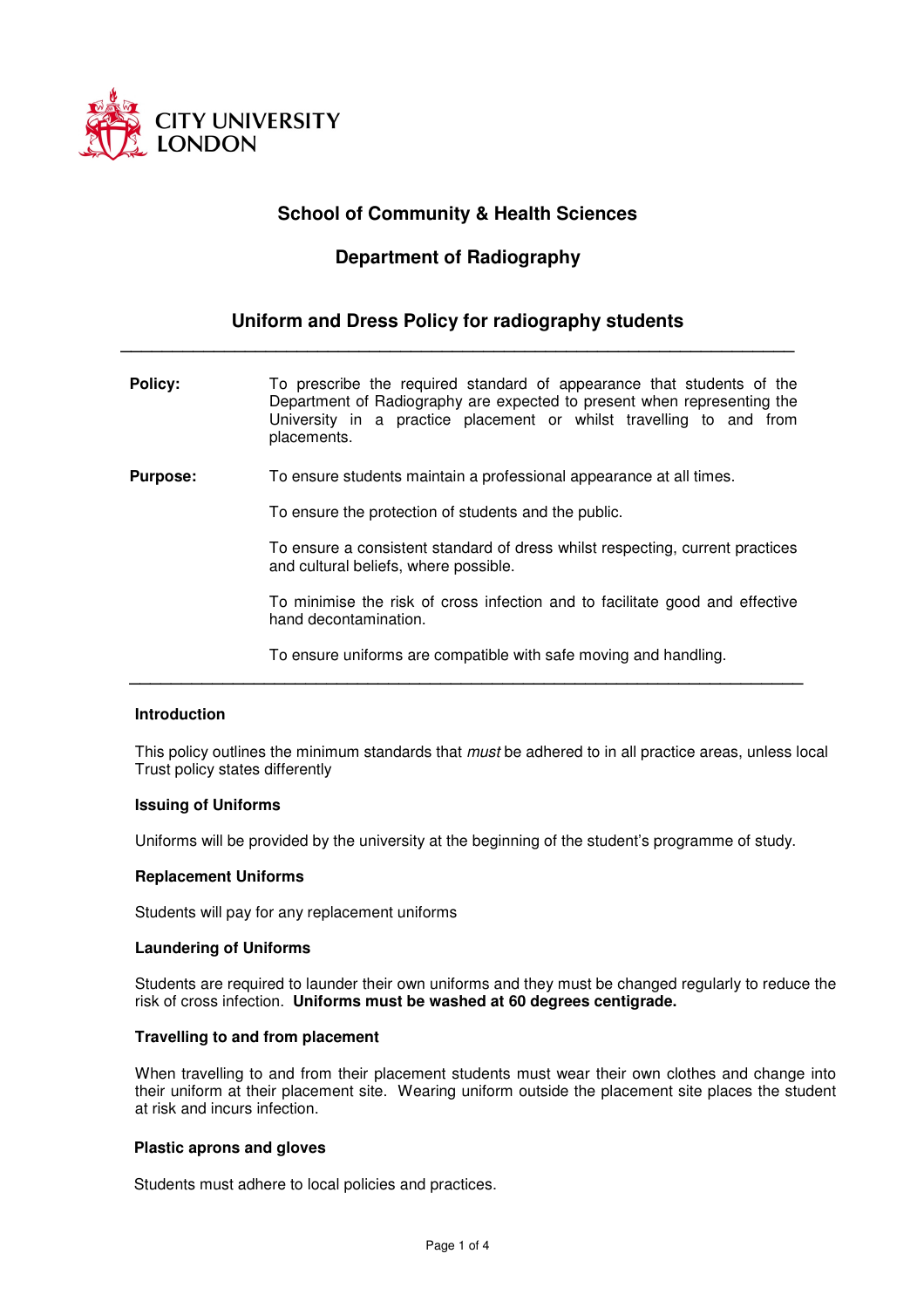# **Personal Hygiene**

 As radiography practice involves close personal contact with patients and clients it is essential that personal hygiene and fragrances do not cause patients discomfort, such as nausea. This includes avoiding smelling strongly of cigarettes after breaks and lunch. Personal attire and uniforms must be clean for each shift and pressed prior to going on duty.

# **Perfume, Aftershave and Make-up:**

If students wish to wear perfume, after-shave or make up whilst on duty this should be discrete.

# **Fingernails**

Fingernails must be, at all times, sufficiently short and clean to prevent harm to patients through infection transfer or inadvertent scratching. They must at all times be:

- Clean to avoid transferring bacteria on or under the nail;
- Short to prevent patients and staff being scratched;
- Free from nail varnish, nail decoration or any form of nail covering e.g. acrylic nails, to prevent flakes of contamination. False nails or extensions are not permitted.

#### **Hair**

There is a possibility or hair carrying bacterial or parasitic infection such as staphylococcus aureus or head lice and these may be transmitted to patients. To promote the health and safety of the student and the patient, hair must be clean and tidy at all times. To achieve this it must be:

- Clean, tidy and tied away from the face;
- It should be off the face and shoulder and above the level of the uniform collar;
- Hair should be tied back with a simple dark hair band or ring, clips or hair pins
- Free from any form of decoration or adornment such as: fastenings that have sharp points, beads, slides, decorated or plain bands, ribbons, scarves and hats, all of which are an infection risk
- Male students must either be clean shaven or have their beards and moustaches kept clean and neatly trimmed.

# **Footwear**

Shoes that provide good support to the foot and locomotor system will contribute to protecting the student from harm. Shoe must be:

- Plain:
- Black, leather (not suede);
- If lace up with laces of the same colour as the shoe;
- Non slip soles;
- Low heeled;
- Firm fitting;
- Clean:
- In good state of repair.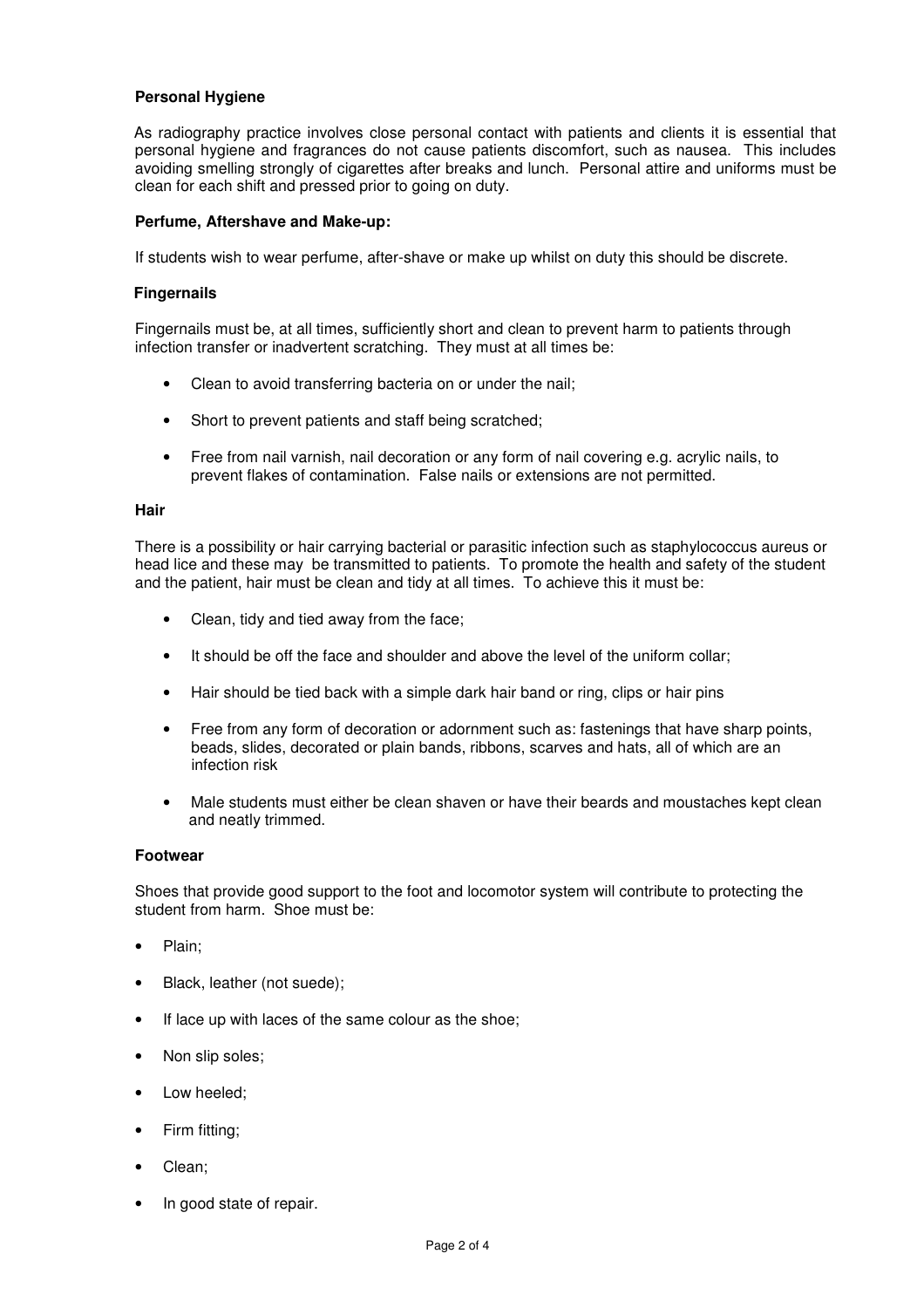The wearing of trainers or open sandals/shoes is potentially dangerous to the student as they do not provide sufficient protection to the foot and back and may not be worn whilst wearing uniform (unless stated in local policy).

# **Socks, stockings and tights**

Students will normally always wear suitable hosiery.

Socks worn by students must be:

- Black;
- Plain:

Stockings and tights must be:

- Plain
- **Black**

In extremely hot weather students may seek the permission of their placement manager as to whether they can dispense with wearing socks, stockings or tights.

# **Jewellery**

Wearing jewellery of any kind whilst working in a health care setting introduces a health and safety risk. Jewellery can potentially injure patients or be dangerous for a student who may be caring for a confused or aggressive patient. Stones in jewellery often harbour micro-organisms, may become dislodged and can cause damage to patients. The following principles must be adhered to:

- **Rings** only a single plain band may be worn e.g. a wedding ring;
- **Earrings** must not be worn (Students may wear one plain ear stud in each ear);
- **Bracelets** must not be worn;
- **Necklaces** hanging jewellery must not be worn;
- **Tattoos**  students are discouraged from being tattooed in areas of their body that are visible to patients;
- **Body piercing**  visible body piercing e.g. on the face or tongue must be removed whilst on duty. New piercings **(including ear studs)** will be treated as a new wound and must be covered with a surgical dressing and a blue plaster until the site has healed;
- **Wrist watches**  should not be worn. Fob watches or placing the wrist watch in a pocket are acceptable.

# **Badges/Identification**

The student's name and designation must always be visible as a matter of security and reassurance to patients. Whilst on placement students must wear their name badges at all times.

# **Additional clothing**

# **Uniforms for Students with cultural/religious considerations**:

• **Headdress** – should be plain black or white, will be provided as part of the standard uniform and must be secured safely and tucked into collar;